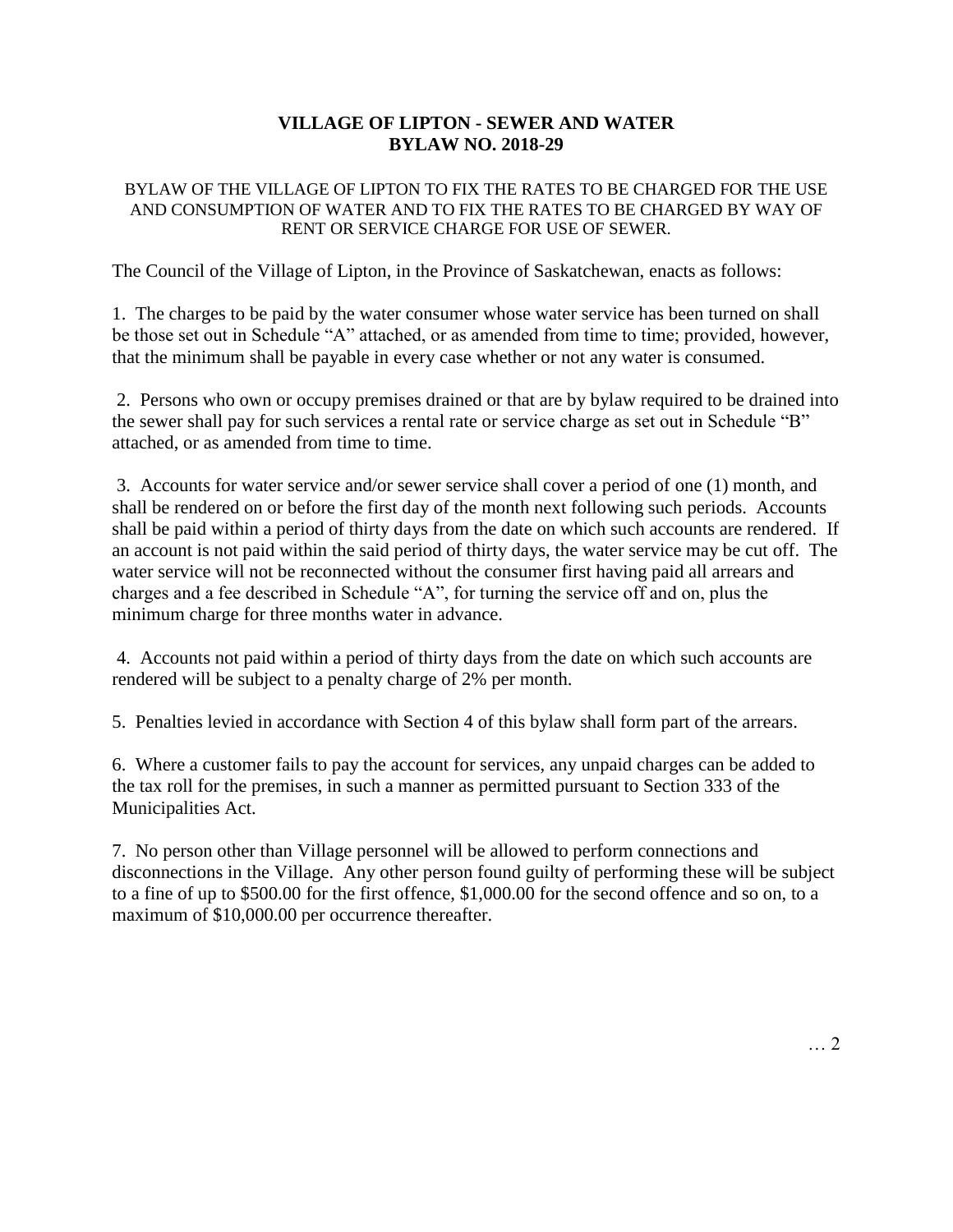8. Bylaw No. 2017-09 is hereby repealed.

The rates, charges, tolls or rents contained in this bylaw shall come into force and take effect on the day of approval being issued by the Local Government Committee.

-------------------------------------------- ----------------------------------- Administrator

Read a third time and adopted this  $13<sup>th</sup>$  day of June, 2018.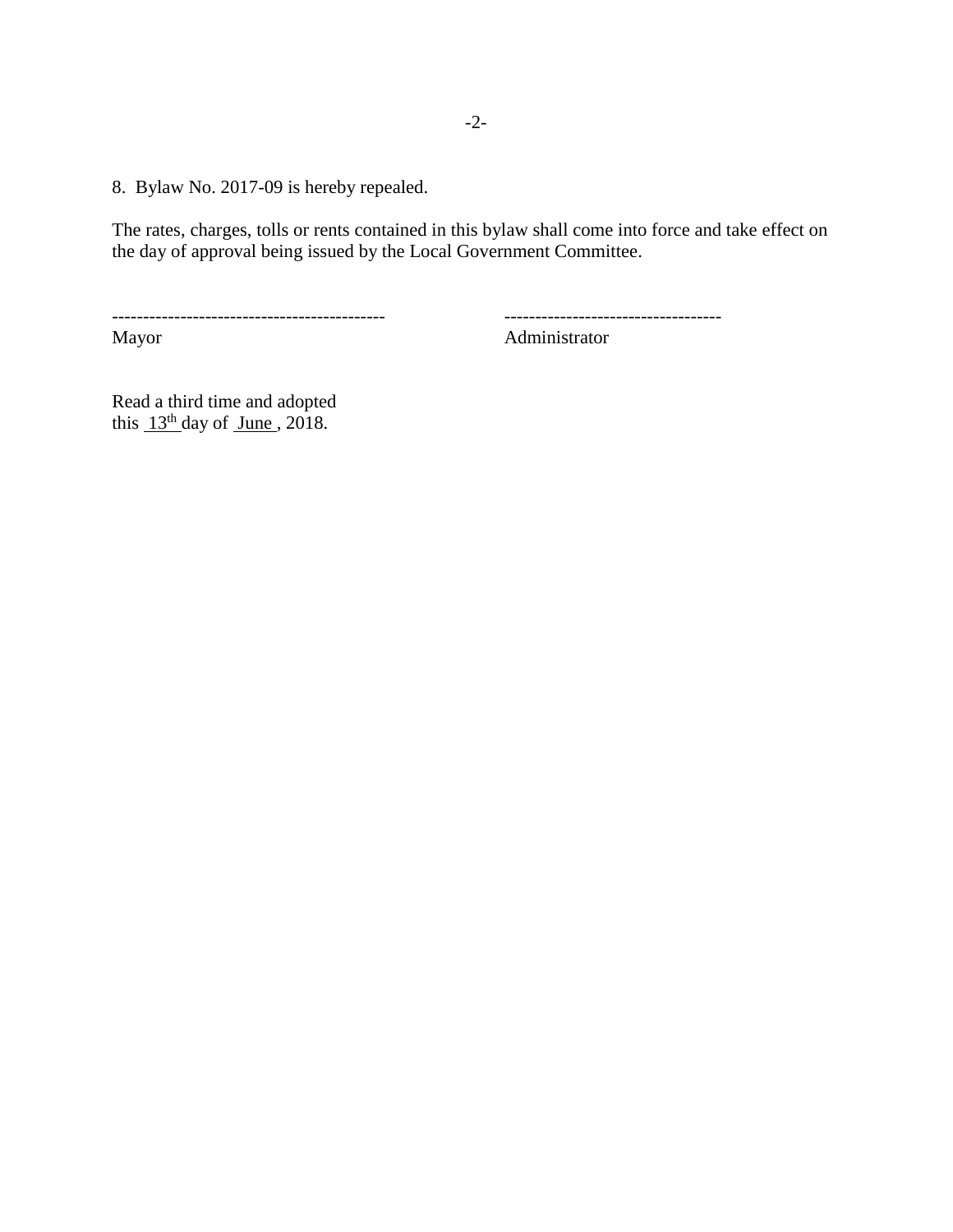## **VILLAGE OF LIPTON SCHEDULE "A" TO BYLAW No. 2018-29**

- 1. Monthly Water Rates for users within the Village of Lipton limits: All categories 3,000 gallons or less Minimum \$48.00 and \$11.50 for each additional 1,000 gallons thereafter.
- 2. Monthly Water Rates for users outside the Village of Lipton limits: 3,000 gallons or less Minimum \$70.35 and \$11.50 for each additional 1,000 gallons thereafter.
- 3. Monthly Infrastructure Fee (Water Treatment Upgrade) Monthly fee: Minimum \$23.00
- 4. Coin operated metered tank fill rate: \$30.00 for 1,000 gallons.
- 5. Connection or disconnection fee: Within Regular Working Hours with in  $7:00$  a.m.  $-3:00$  p.m.: \$50.00 Outside of Regular Working Hours  $3:01$  p.m.  $-6:59$  a.m.: \$150.00

----------------------------------------- ----------------------------------- Mayor Administrator